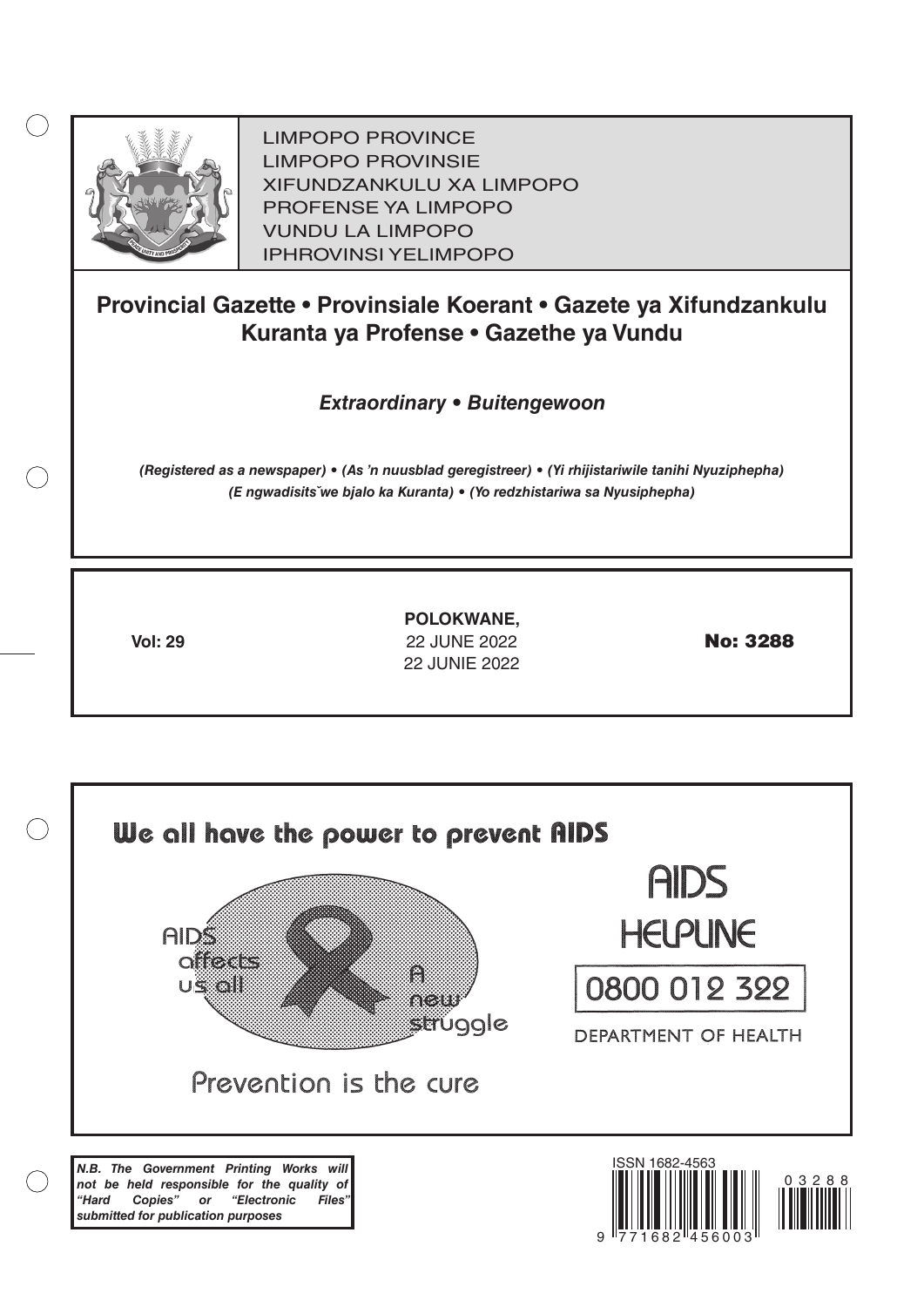# **IMPORTANT NOTICE:**

**The GovernmenT PrinTinG Works Will noT be held resPonsible for any errors ThaT miGhT occur due To The submission of incomPleTe / incorrecT / illeGible coPy.**

**no fuTure queries Will be handled in connecTion WiTh The above.**

### **Contents**

|     |                                                                                                         | Gazette | Paae |
|-----|---------------------------------------------------------------------------------------------------------|---------|------|
| No. |                                                                                                         | No.     | No.  |
|     | <b>GENERAL NOTICES • ALGEMENE KENNISGEWINGS</b>                                                         |         |      |
| 182 | National Road Traffic Act (93/1996): Registration of Vehicle Testing Station: Masegwere Private Testing |         |      |
|     |                                                                                                         | 3288    |      |

This gazette is also available free online at **www.gpwonline.co.za**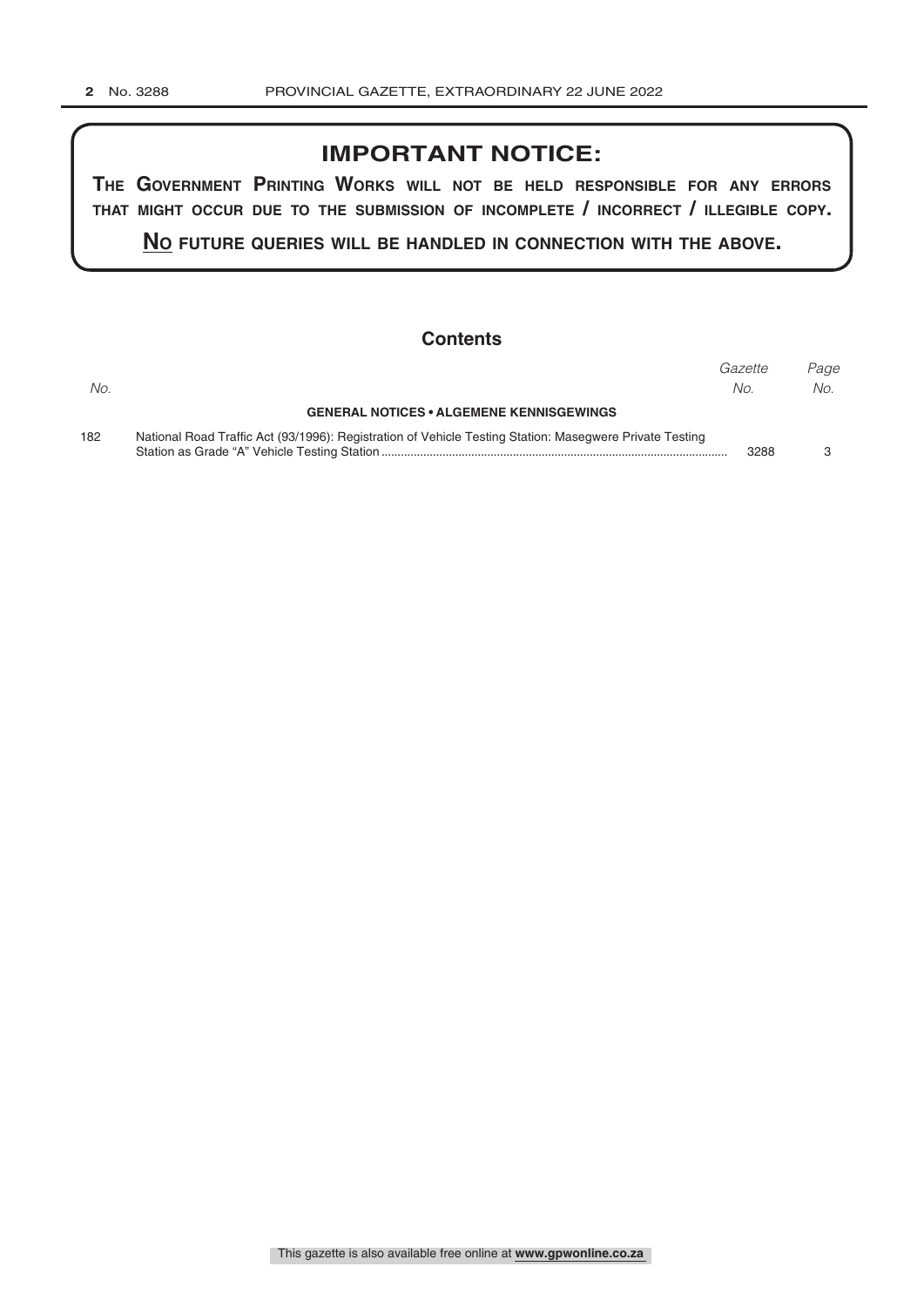#### **General Notices • Algemene Kennisgewings**

**GENERAL NOTICE 182 OF 2022**

### **LIMPOPO PROVINCIAL GOVERNMENT DEPARTMENT OF TRANSPORT & COMMUNITY SAFETY**

## NATIONAL ROAD TRAFFIC ACT, 1996 (ACT NO. 93 OF 1996): REGISTRATION OF VEHICLE TESTING STATION

It is hereby notified that the Mec in the Department of Transport & Community Safety in Limpopo Province has in terms of section 39 of the National Road Traffic Act, 1996 (Act No. 93 of 1996), registered Masegwere Private Testing Station as Grade "A" Vehicle Testing Station .

Dated at Polokwane on this  $\frac{1}{1}$  and the state of  $\frac{1}{1}$   $\frac{1}{1}$   $\frac{1}{1}$   $\frac{1}{1}$   $\frac{1}{2}$   $\frac{1}{2}$   $\frac{1}{2}$   $\frac{1}{2}$   $\frac{1}{2}$   $\frac{1}{2}$   $\frac{1}{2}$   $\frac{1}{2}$   $\frac{1}{2}$   $\frac{1}{2}$   $\frac{1}{2}$   $\frac{1}{2}$   $\frac{1}{2$ 

Ms. Mavhungu Lerule-Ramakhanya (MPL) **MEC: Transport & Community Safety Limpopo Province** 

| LIMPOPO PROVINCE<br>DEPARTMENT OF TRANSPORT |
|---------------------------------------------|
| $2.1 - 0.5 - 20.22$                         |
| PRIVATE BAG X9491<br>POLOKWANE, 0700        |

 $\cdot$  1